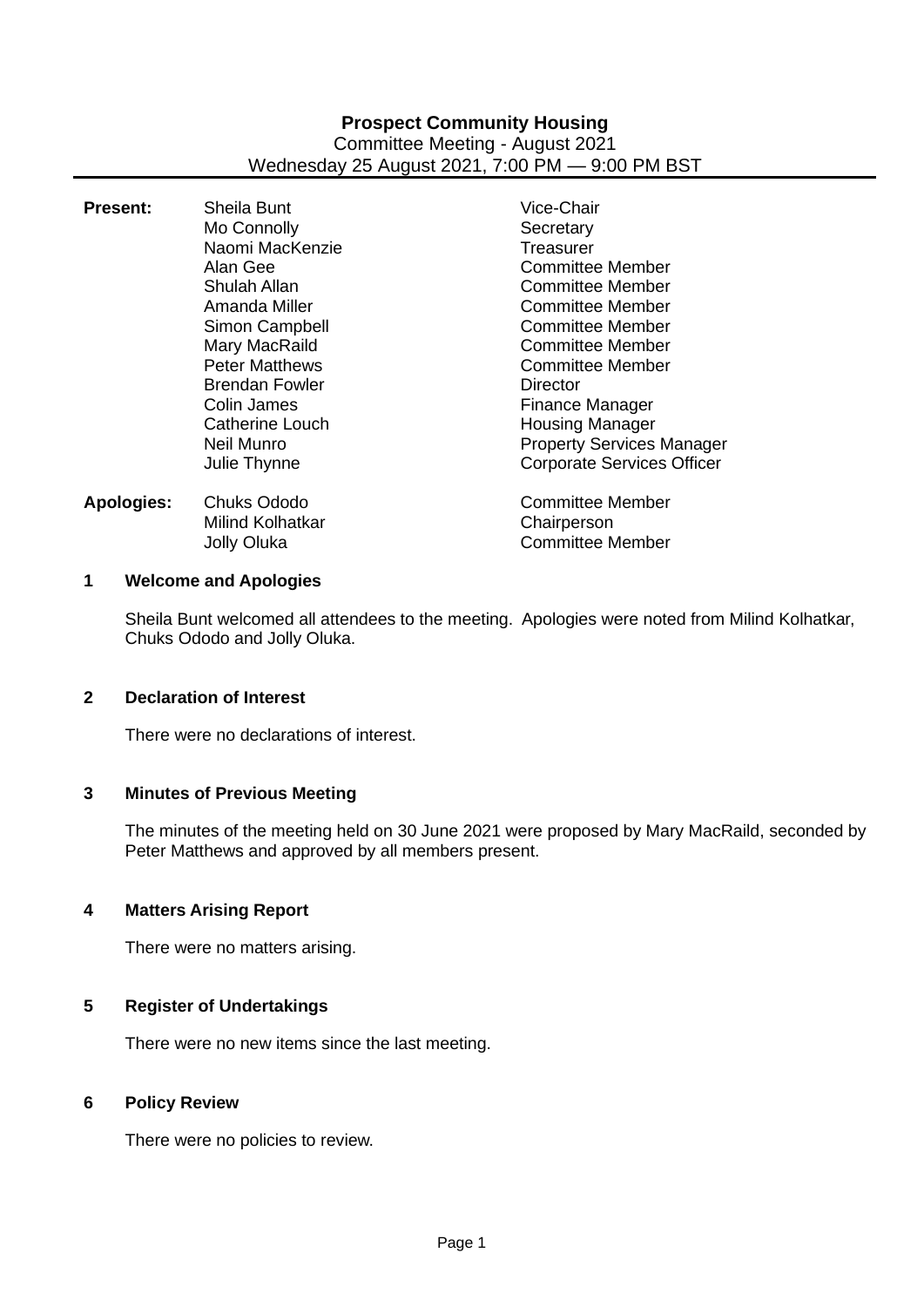## **7 Management Team Report**

Brendan Fowler provided an update on the office re-opening from 6 September and the longerterm arrangements. Concerns were raised over the rising Covid cases, however Brendan Fowler advised we would continue to follow the Government advice and guidance.

A discussion took place around the changes to service delivery due to hybrid working arrangements and it was agreed a report providing more detail would be presented to Committee at the next meeting.

Alan Gee joined the meeting.

Brendan Fowler advised Committee meetings would move to a hybrid arrangement from September. 1m social distancing would be maintained in the meeting room and this would allow for up to 8 attendees in person. Zoom would continue to be used for remote attendance.

Neil Munro provided an update.

Catherine Louch provided an update and highlighted the good work carried out by Fiona McLuckie to achieve accreditation for the welfare rights service.

Colin James provided an update and highlighted the insurance renewal process.

# **8 Quarterly Management Accounts to 30 June 2021**

Colin James presented an overview of the Quarterly Management Accounts. He highlighted the surplus of £410k and advised the bank covenants were within the acceptable range.

It was noted underspending in planned and reactive maintenance was due to limited work during the restrictions, however work had increased and the picture for quarter two would be different.

Colin James advised of a couple of errors in the cash flow figures. He confirmed the cashflow figure should read £5,584,374 and the year should read 2021. He confirmed this would be corrected for the next report and he thanked Naomi MacKenzie for highlighting the errors.

# **9 Quarterly Key Performance Indicators to 30 June 2021**

The Quarterly Key Performance Indicators were presented.

Brendan Fowler presented an update on complaints and advised there had been an increase on the previous quarter, particularly in relation to the stair cleaning and landscaping service. He confirmed there had been an additional focus to improve the services in these areas.

Catherine Louch advised there had been lower bids for properties in the last quarter due to a change in approach by EdIndex, however this is expected to increase to previous levels in the next quarter.

Colin James provided an update on costs and highlighted the impact due to Covid.

Brendan Fowler advised staff absence had increased significantly during the quarter and reassured Committee the absences were closely monitored. It was noted the organisation should be aware of the potential for absences as employees become older.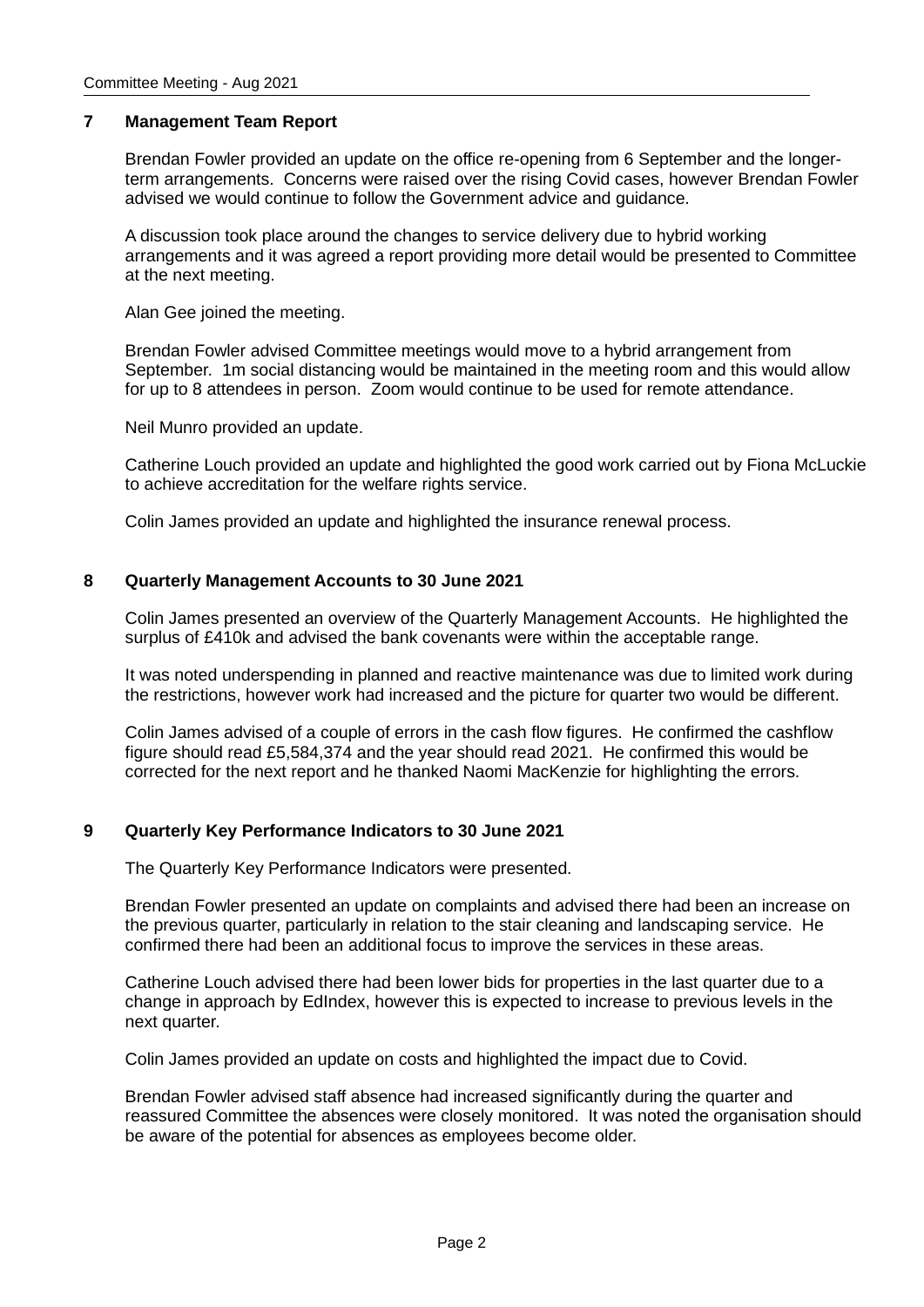## **10 Quarterly Health & Safety Report to 30 June 2021**

Neil Munro presented the Quarterly Health and Safety report. He highlighted there had been no accidents, near misses or incidents and the Estates team had recently completed equipment training. He advised fire safety work had been undertaken in the stairs and the landlord health and safety audit would be conducted by ACS on 14 September. The results of the audit would be reported to Committee once available..

## **11 Review of Compliance with Regulatory Standards**

Brendan Fowler presented the report and advised the details had been updated to the current position.

He confirmed all areas were green except Equalities and Human Rights. He advised the Regulator had just issued the finalized guidance so this would be reviewed with the Equalities Working Group to implement. The Compliance statement would be updated with this information and would be presented for approval at the next meeting.

## **12 Annual Report on Compliance with Rules 62 to 68**

Brendan Fowler presented the report and advised the information required to comply with the rules had been reviewed by Mo Connolly. The report was noted.

## **13 Scottish Housing Regulator Annual Returns - Loan Portfolio**

Colin James presented the Loan Portfolio annual return to the Scottish Housing Regulator. He advised the return had been delayed from June due to a change in the Regulator's IT system.

The recommendation to approve the Loan Portfolio annual return was proposed by Shulah Allan, seconded by Naomi MacKenzie and approved by all members present.

#### **14 Developments**

Neil Munro provided an update on the Kingsknowe development and the negotiations on project costs. It was noted the negotiations had taken longer than expected and further information was required from Smarts. The grant discussions with the City of Edinburgh Council would not progress until the information had been obtained from Smarts. Once the information was available a meeting would be held with the Development Working Group.

It was noted there had been some initial site preparation work progressed by Smarts.

#### **15 Information Only Items**

The following reports were noted:

- Six monthly review of internal audit recommendations.
- Annual equality and diversity monitoring report.

It was noted there would be a review of the Committee appraisal forms once the current appraisal process had concluded.